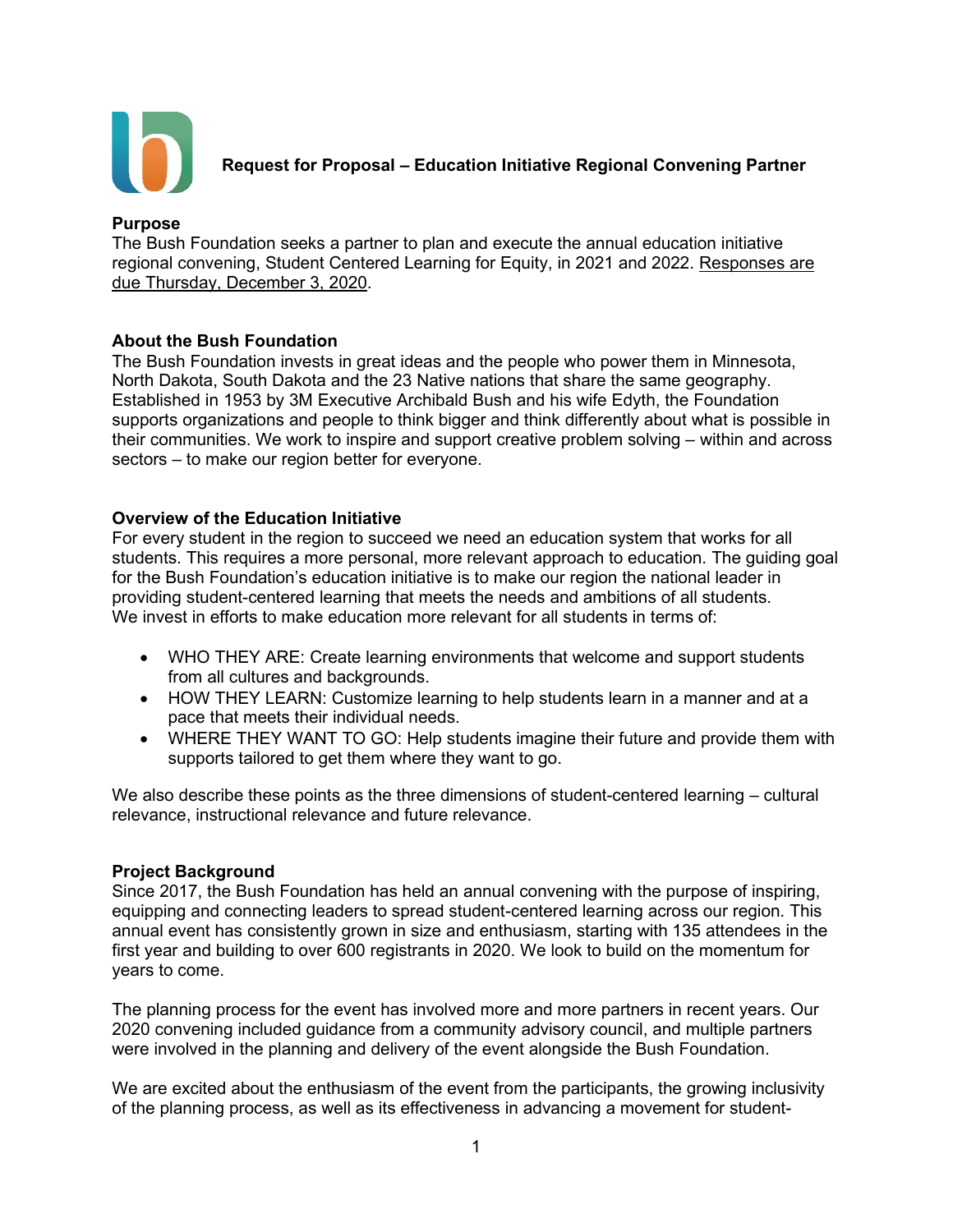centered learning for equity in our region. We believe in this work and believe we should take a lesser role in the planning process of our annual event as it evolves and is built directly by stakeholders to be even more responsive to the needs, interests and direction of the studentcentered learning work in our region. We feel this is important to the movement-building goals of the education initiative and we seek a partner close to this work that can serve as the primary event manager.

# **Scope of Work**

The regional convening is the largest event of the Foundation's education initiative each year. The role of the convening planning partner will be to spearhead the event in 2021 and 2022. The partner will plan and manage event aspects listed below, in consultation with Bush Foundation staff.

- **Vision setting** This role will evolve over time as the Foundation seeks to reduce its prominence in the planning process and visibility in the event. While the Foundation will serve as a vision setting partner for the 2021 convening, it is the expectation that the selected partner will engage with the wider community and use those insights to set the overall vision and themes for the 2022 convening.
- **Design, planning and implementation**  The partner will manage the logistical details of planning and executing the event. They will manage the overall event budget. They will contract with other partners as needed to accomplish a successful event. Partners in the past have included: event planning consultants, venue and catering managers, virtual platform developer, filmmaker, videographer, photographer and emcees. The event should be planned using a universal design framework to ensure it is inclusive for all participants.
- **Speaker and session selection and management**  The partner will lead the process for securing racially and culturally diverse keynote speakers and other presenters for the event. They will research and recommend speakers, and the Foundation will be involved in making the final selection of speakers to ensure they reflect the spirit and values of the movement we are trying to build. The partner will develop a plan for programming to create a coherent message and conversation throughout the convening that advances the work of student-centered learning in the region.
- **Attendee cultivation and communications** The partner will set the strategy to ensure a diverse audience from across the Bush Foundation region. In the past, the audience has included educators, policy makers, community leaders and education advocates. The partner will also lead the communications plan in consultation with the Bush Foundation communications team. Communications deliverables include website, promotion, registration management, programs and other event materials, graphics and emails.
- **Engagement to inform planning** The partner will establish a plan for how the community of educators, advocates and others will be included in the planning process for the convening. The Foundation believes this event must be responsive to the needs of those on the ground in our region in order to advance the movement for studentcentered learning. Plans should also include participant surveys to identify areas of success and opportunities for growth. Much of the participant survey content has been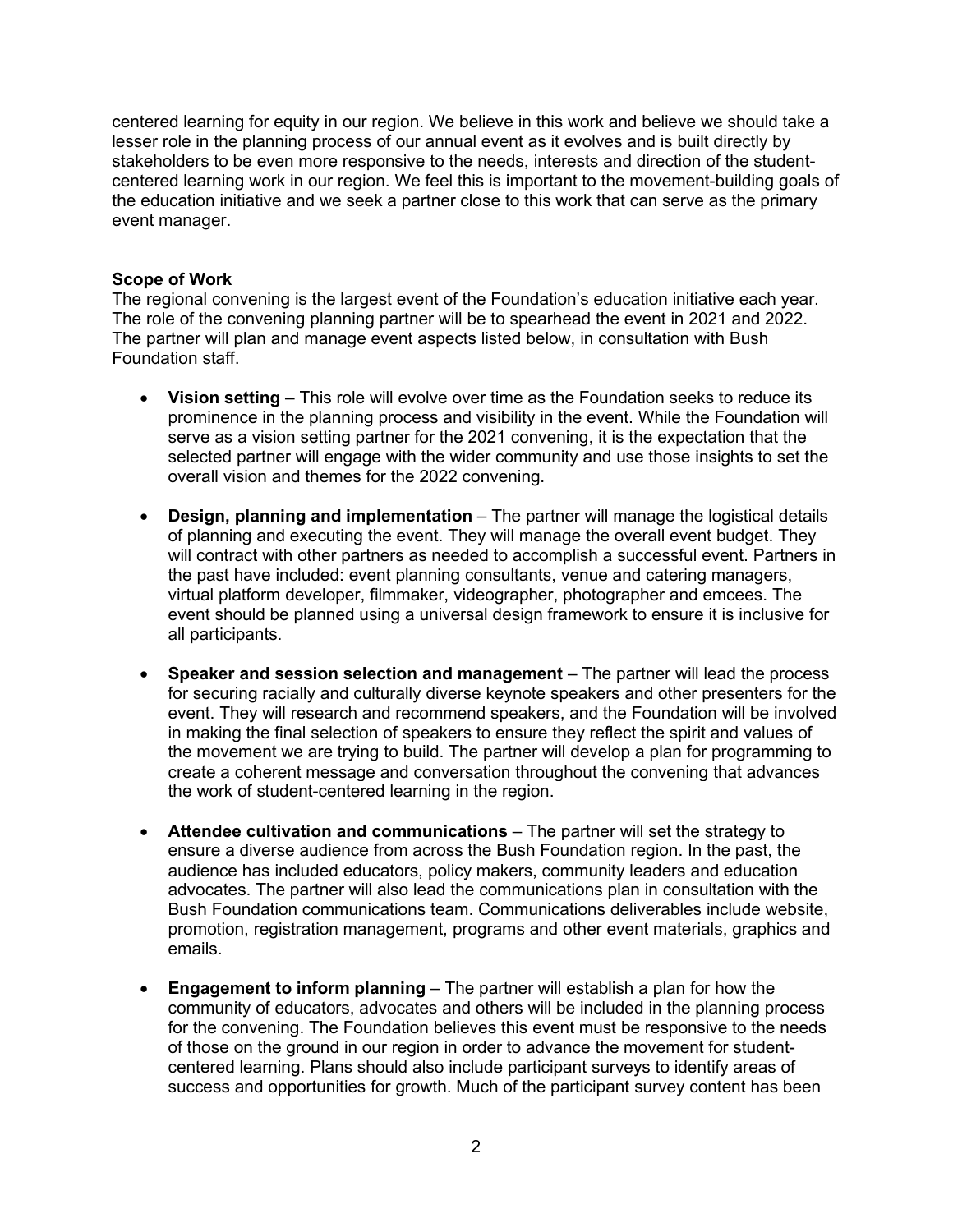determined as the Foundation will use many of the same questions from previous surveys.

• **Updates to the Foundation** – Even as the Foundation takes on a less involved role in the convening in 2021 and even more so in 2022, we would like to be in consulted and in regular communication regarding the planning of the event.

Other pertinent information:

- **Tone and focus:** The event should be inclusive of traditionally marginalized communities. Education equity and cultural relevance should be at the forefront. There must be opportunities for networking and connecting for ongoing movement building and student voice should be included in a meaningful way.
- **Event Timing:** The dates of the convenings have not been determined. The 2021 event will not happen earlier than spring 2021. The selected partner will lead the process to identify dates, which must be approved by the Foundation.
- **Budget:** The overall budget for the event each year is approximately \$200,000. This includes the planning partner costs.
- **Timing of Services:** The Foundation is seeking a partner that will be able to immediately begin planning the event upon award of the project.
- **Structure of agreement:** The awarding of this project could result in a grant or contract depending on the organization and their relationship to the work.
- **Organization location:** While it's not required, special consideration will be given to organizations located in our region (Minnesota, North Dakota, South Dakota or one of the 23 Native nations that share the same geography.)

# **Request for Proposal:**

Please respond to this RFP by preparing a two- to five-page proposal that addresses the following:

- Explain how you would help us achieve a successful convening as described above and your approach to the work.
- Describe your experience with putting on events and why you are uniquely qualified to do this work. Why are you interested in this project? How does the issue of studentcentered learning fit with the overall mission of your organization.
- Due to the COVID-19 pandemic, the 2021 convening must be a virtual event if held in the spring, but we may consider an in-person event if it was later in the year. We hope to be able to return to in-person programming in 2022. Please note that the foundation is open to how the convening is structured. It could take place on a single day or could be a series of events. Please describe your experience with planning and executing inperson and virtual events.
- Explain your familiarity with the concept of student-centered learning. Please share your perspectives regarding the equity in education.
- Provide a brief description of how you would interact with Bush Foundation staff to ensure solid planning and implementation.
- Provide information about you and the team that would work on this project (size of the team and its demographic makeup) and your contact information including name, email address, phone number, website or any other pertinent links.)
- Explain your approach to ensuring diversity among the contributors for this event, including subcontractors and advisors.